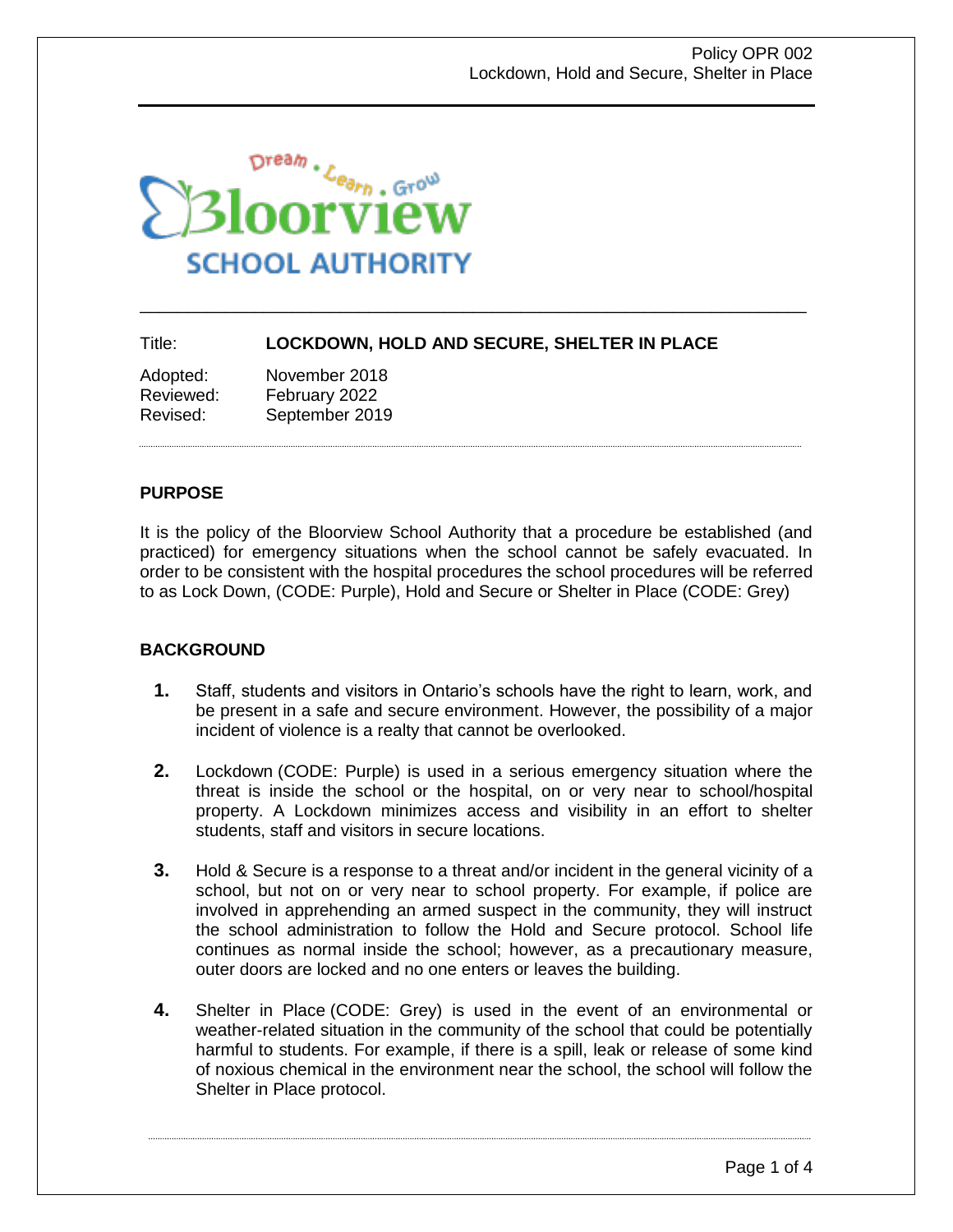- **5.** Normally, it is the police who will advise the school staff of the need to initiate one of these protocols. However, the school Principal has the discretion to initiate the procedure if it is deemed to be necessary or advisable. (refer to Police/Board protocol)
- **6.** Given the dynamic, complex, and fluid nature of such incidents, continuous communication, assessment, and coordination by first responders and school administrators are of paramount importance in ensuring an effective response.
- **7.** Parents should be advised not to call their child's cell phone as this interferes with the safety measures put in place.

## **Procedures – Lock Down (CODE: Purple)**

- **1.** During lockdowns and lockdown rehearsals, a PA announcement "CODE Purple – Lockdown" will be made three times. Alternate forms of communication (e.g., strobe lights in washrooms) will be utilized as well wherever possible.
- **2.** Students and staff inside the school will:
	- Go to the closest room and close the door, and lock it if possible
	- Lie down or assume a position as close to the floor as possible, away from sightline of doors and window
	- Remain on or as near as possible to the floor until further directions are given
	- Cover door windows with pre-cut paper sections
	- Turn off computers, TVs and microphone systems
	- Gym staff and students will move into the change rooms and the gym door will be locked
	- Lock the washroom door if possible. If this is not possible move safely to the nearest classroom or lockable room. If it is not safe to move, stay as far away from the door as possible (e.g., in a stall with the door locked)
	- Activity Centre staff and students should move into the nearest classroom and lock the door
- **3.** During a lockdown, lights are turned off in the classroom/office, interior curtains/blinds are closed where possible but exterior curtains /blinds are kept open, cell phone use is restricted and all people inside the building should remain quiet. DO NOT CALL THE OFFICE.
- **4.** Class staff members should, as quickly as possible, establish the location of each child under their care.
- **5.** Exterior doors will remain locked with the exception of one door which must remain unlocked for emergency personnel.
- **6.** During a Lockdown, school phones will not be answered as the administration is tending to the ongoing situation.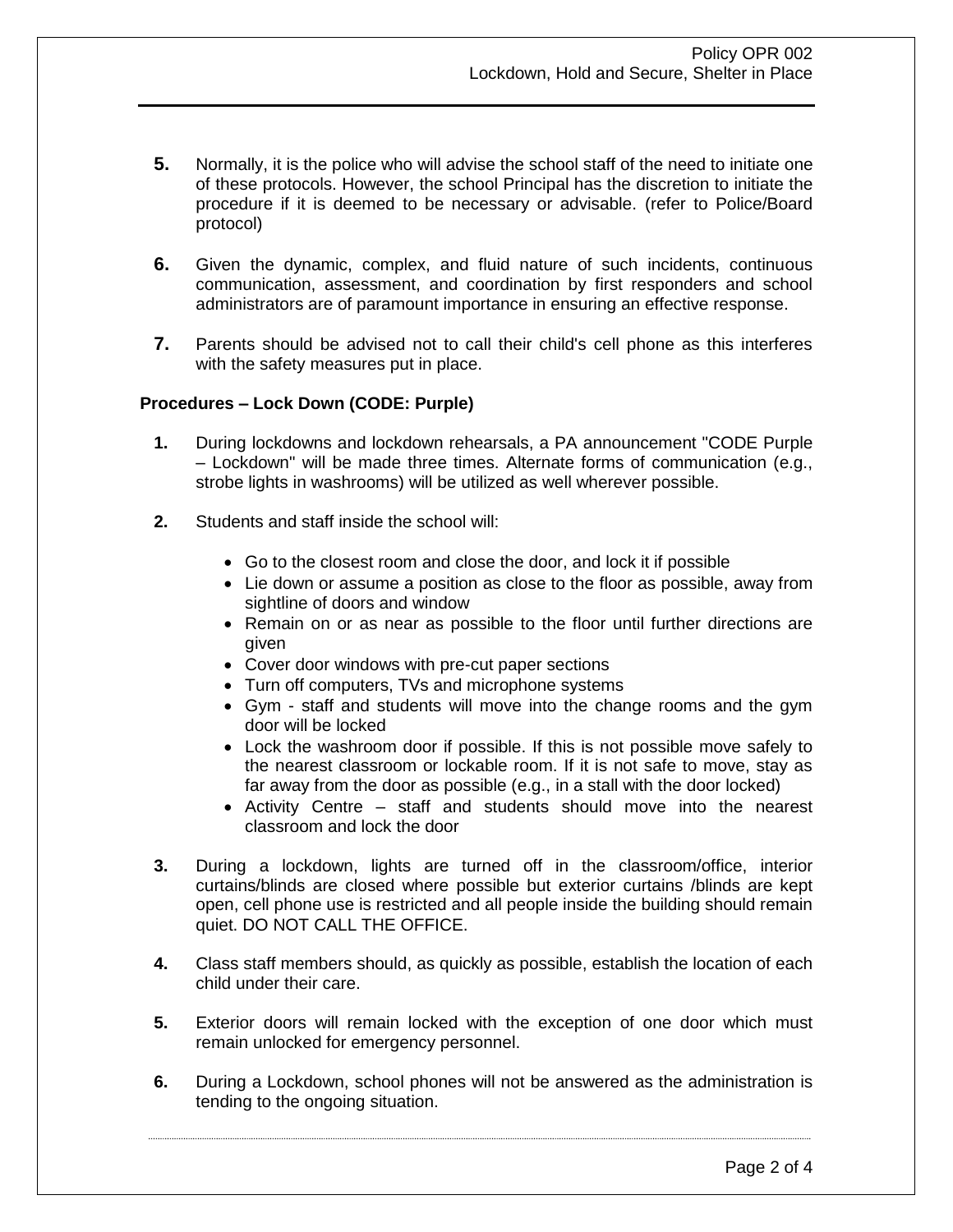- **7.** Students are asked not to use phones until cleared to do so.
- **8.** Students and staff outside the school will:
	- Move as far away from the building as possible and face away from glass doors and windows.
	- Remain outside until further directions are given
- **9.** If a lock down continues past dismissal time, police will direct the process of how and when students will be released.
- **10.** As part of the school's overall safety plan, rehearsals will take place a minimum of two times during the school year (NOTE: there is one hospital and school wide drill during the school year. The timing of the second school drill is at the discretion of the principal).
- **11.** School staff and parents are expected to take direction from the police.
- **12.** In addition to any email/text message updates, a letter will be sent home after the situation to inform parents of what happened.

# **Procedures – Hold and Secure**

- **1.** During Hold and Secure rehearsals, a PA announcement "EMERGENCY Hold and Secure" will be made three times. Alternate forms of communication (e.g., strobe lights in washrooms) will be utilized as well wherever possible
- **2.** All outside doors will be locked, all windows will be shut and no one may enter or exit the building without police permission. Exterior curtains/blinds are closed where possible while interior curtains/blinds remain open.
- **3.** Classes inside the school continue as usual.
- **4.** If a Hold and Secure continues past dismissal time, police will direct the process of how and when students will be released.
- **5.** School staff and parents are expected to take direction from the police.
- **6.** In addition to any email/text message updates, a letter will be sent home after the situation to inform parents of what happened.